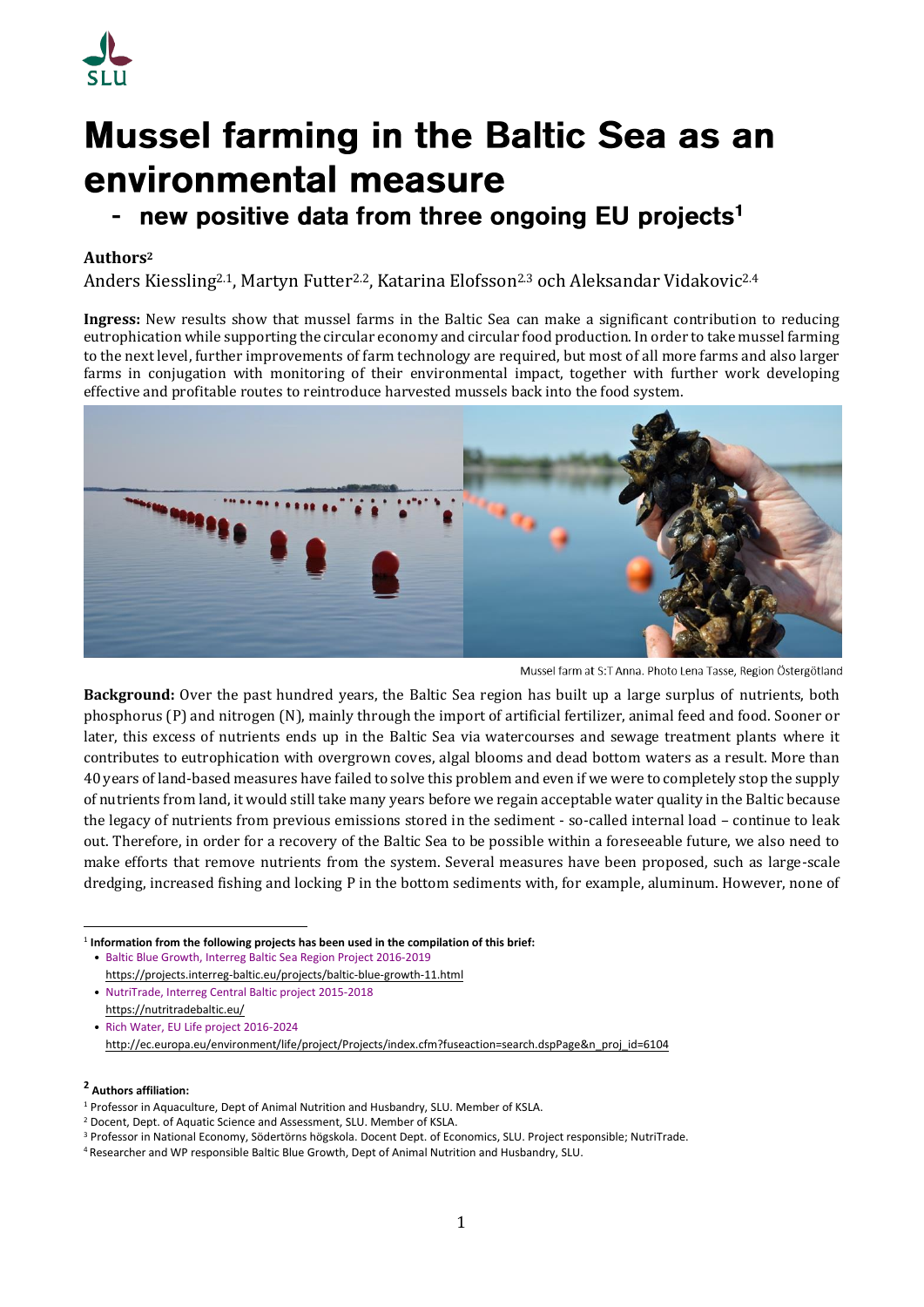these alternatives can be described as sustainable or realistic and a realization has therefore emerged, that in addition to reducing the losses of nutrients from land to water, we must create a functioning, long-term cycle where nutrients are returned from the Baltic Sea back to food production on land. This is absolutely crucial in order to create a sustainable, circular system linking sea and land, but also in order to reduce our reliance on imports and to create a more climate friendly balance between exports and imports of nutrients in food, feed and fertilizers.

In March 2018, the Baltic Sea Center at Stockholm University (SU) published a recommendation not to support mussel farming in the Baltic Sea as an environmental measure, due in part to a lack of knowledge3. What they did not mention was that, on the initiative of both Sweden and the EU, several projects were also ongoing to build the evidence base for better decision making on the value of mussel farming as an environmental measure in the Baltic Sea. These new investigations were needed as available data were weakly substantiated based on old technology. Now the new projects are starting to bear fruit. They show that mussel farming with the right technology can constitute an important and cost-effective complement to land-based measures for controlling eutrophication in the Baltic Sea. We believe that SU recommendations regarding mussel farming in the Baltic Sea should be replaced with new recommendations based on up to date knowledge.



Harvest of small mussel at S:T Anna. Note the design of the attachment of the farming substrate allowing harvest without detaching the line. Hereby the harvest can be performed at sections and at intervals of the farmers choice, making use of the mussel for feed, or other purpose, possible as a continues delivery. Design and construction, Mats Emilsson, VCO. Photo Jason Baily, VCO

**New technology provides new data:**  The EU InterReg Baltic Blue Growth (BBG) project has produced the first set of comparable data for nutrients in mussels grown in brackish and salt water, respectively, and has utilized new cultivation techniques developed especially for small mussels like those in the Baltic Sea. Earlier recommendations were based on technology for large mussels, typical of the West Coast. Although this new technology is still in the testing stage,

we already see a production of 3-4 kg mussel per running meter of cultivation rope, which is almost 400% higher than what was previously achieved in the Baltic Sea with technology adapted for farming large mussels.

Examples of cultivation with the new technology adapted for Baltic Sea mussels include the BBG project (St Anna archipelago) and the Life-IP "Rich Waters" project (Stockholm archipelago)4. In St Anna's archipelago, Östergötland, 4 hectare mussel farm was established in 2016 for environment-/ feed- mussel production using the new and adapted Baltic Sea mussel technology. An expected harvest of 25 tons was calculated based on earlier results with old technology adapted for large mussels. When the 2-year cultivation cycle ended, 80 tons had been harvested, that is, more than 3X more than was thought possible. A similar result of 4X higher than expected production was obtained in the Life-IP project which evaluates mussel farming in the Stockholm archipelago using the new technology adapted to the small Baltic Sea mussels. The production was so high in this project the buoyancy of the test rigs had to be increased continuously so that the large amount of mussels would not sink them, which actually also happened. Fortunately, it was always possible to salvage these mussel laden rigs and increase their buoyancy so that they could continue to be used throughout the project.

**<sup>.</sup>** <sup>3</sup> Hedberg N, Kautsky N, Kumblad. L and Wikström S, 2018. Limitations of using blue mussel farms as a nutrient reduction measure in the Baltic Sea. Report 2, 2018. Baltic Sea Center, Stockholm University

<sup>4</sup> Videos of mussel farming and harvest i[n St. Anna, Sweden](http://www.vattenbrukscentrumost.se/sv/2018/06/11/ny‐film‐om‐musselodlingen‐i‐sankt‐%20anna/) (http://www.vattenbrukscentrumost.se/sv/2018/06/11/ny-film-om-musselodlingen-isankt-anna/) and i[n Estonian](http://novaator.err.ee/634918/24‐kilomeetril‐koitel‐elab‐soodav‐merepuhastusjaam) (http://novaator.err.ee/634918/24-kilomeetril-koitel-elab-soodav-merepuhastusjaam)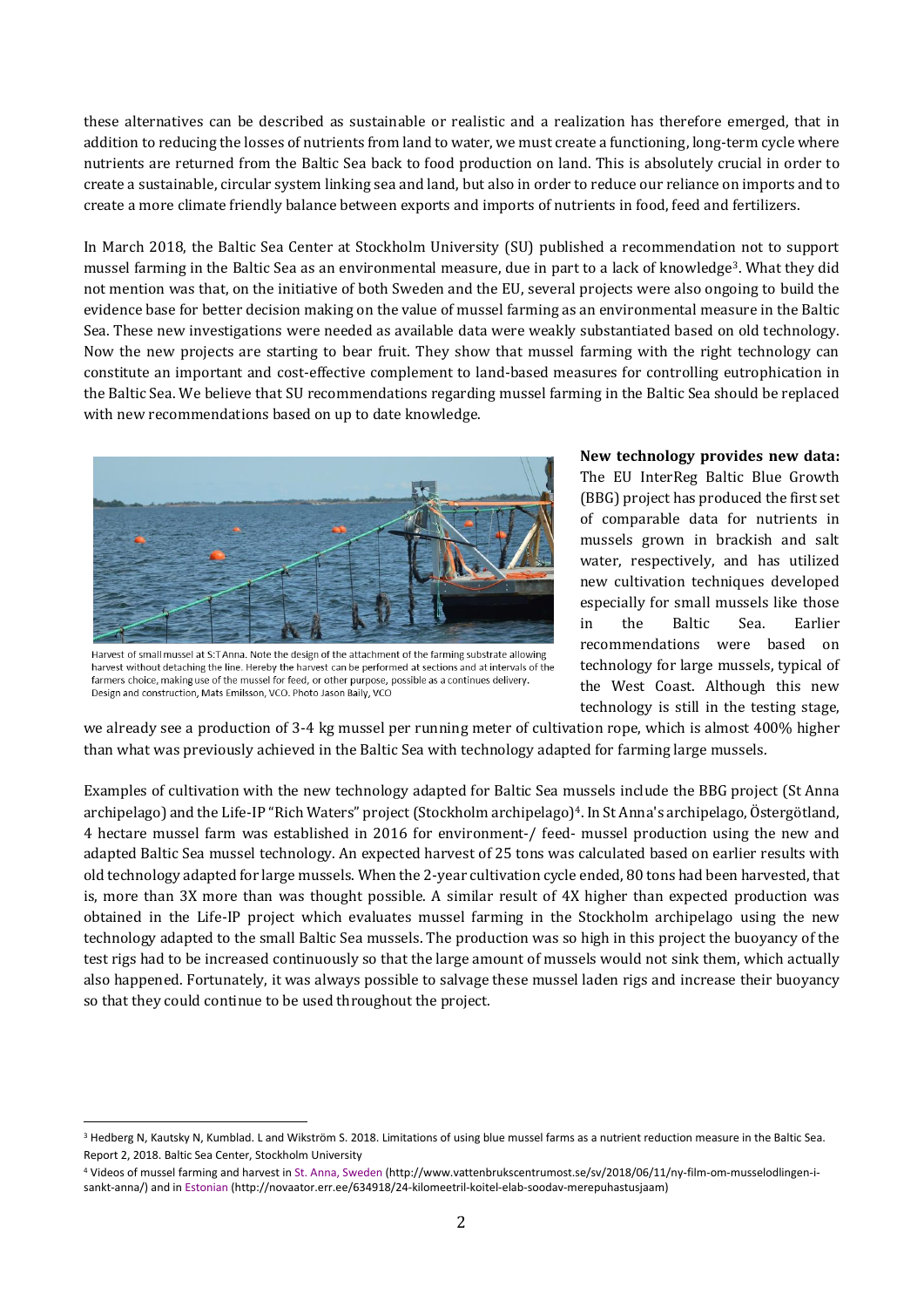**Nutritional content in brackish and salt water:** In addition to the fact that the mass of mussels harvested per production unit is much higher than expected, we can also note that the difference in nutritional content between



Figure 1: Seasonal changes in phosphorus (P) concentrations in whole mussels (shell, soft tissue and water) at harvest for different levels of salinity across the Baltic. Data are from the Interreg Baltic Blue Growth project (BBG)

mussels from the low salinity Baltic Proper and the high salinity western Baltic (Denmark / Kiel) is less than what has been presented previously. In particular, P content in whole mussels harvested during autumn and winter (when harvesting usually occurs) is similar from high and low salinity (brackish water) sites on both Swedish coasts. Figure 1 shows this as mean values for the different salinities. Figure 2 starts from the same data, but here the individual measurement points per sample are shown (each sample consists of a batch of 50- 150 mussels). What we see is that most of the samples from the western Baltic Sea have higher P content between March and June, but that there are only a few samples from the low salinity eastern

Baltic (the Swedish East Coast from Kalmar to St Anna and Baltic States coast) during the same time (Fig. 2).

However, we see that the few samples taken from low salinity sites during this period have a high P content (Fig. 2). Because the levels of P per whole mussel are so similar between the western and eastern Baltic in summer, autumn and early winter, we suspect that samples taken during spring and early summer represent more mature bivalve molluscs, which because of large amounts of gonads (gametes) have higher nutrient content. It is therefore likely that if mussels gathered from the eastern Baltic including also mature mussels, they would have had the same level of P regardless of whether the mussel had grown in the western or eastern Baltic. In order to clarify this, sampling specifically targeting mature and non-mature mussels is needed. Results from analyses on pure mussel meat (mussels but shell, see table 1) also indicate that there is no real difference in nutritional content between mussels from high and low salinity sites. There is also no difference in the total amount of mussel meat (dry matter) between mussels from low and high salinity sites (Table 1). This is extra interesting as it is in the mussel meat we find N and P and not in the shell. So far we have only analyzed the N and water content of the mussel meat, but we see from analyses in whole mussel (with shell) that the P content is strongly related to the N content, (R2> 0.82, see figure 3), that is, more than 80 percent of the variation in N follows exactly that of P. This is common in living tissue because these elements must be in a physiological balance. We therefore assume that the relationship we see in whole mussel between N and P (see figure 3) can be used to calculate P from N measured in mussel meat (see Table 1).

The harvest weight of mussel is a simple measure to use for both growers and authorities. We also use this measure

when we evaluate how much nutrients we manage to recover. The harvest weight can be divided into three parts: shells, mussel meat and free water. The free water is found both outside the shell and some inside the shell. The mussel meat, in turn, contains protein, fat and some carbohydrate and minerals as well as bound water inside the tissue. This is where we find N and P in the mussel. If we analyze the content of bound water and nutrients in the mussel meat itself, we see no difference between mussels grown at low or high salinity farms (Table 1). What



Figure 2: Monthly variation phosphorus (P) concentrations in whole mussels (shell, soft tissue and water) at harvest for different levels of salinity across the Baltic. Data are from the Interreg Baltic Blue Growth project (BBG) project (BBG)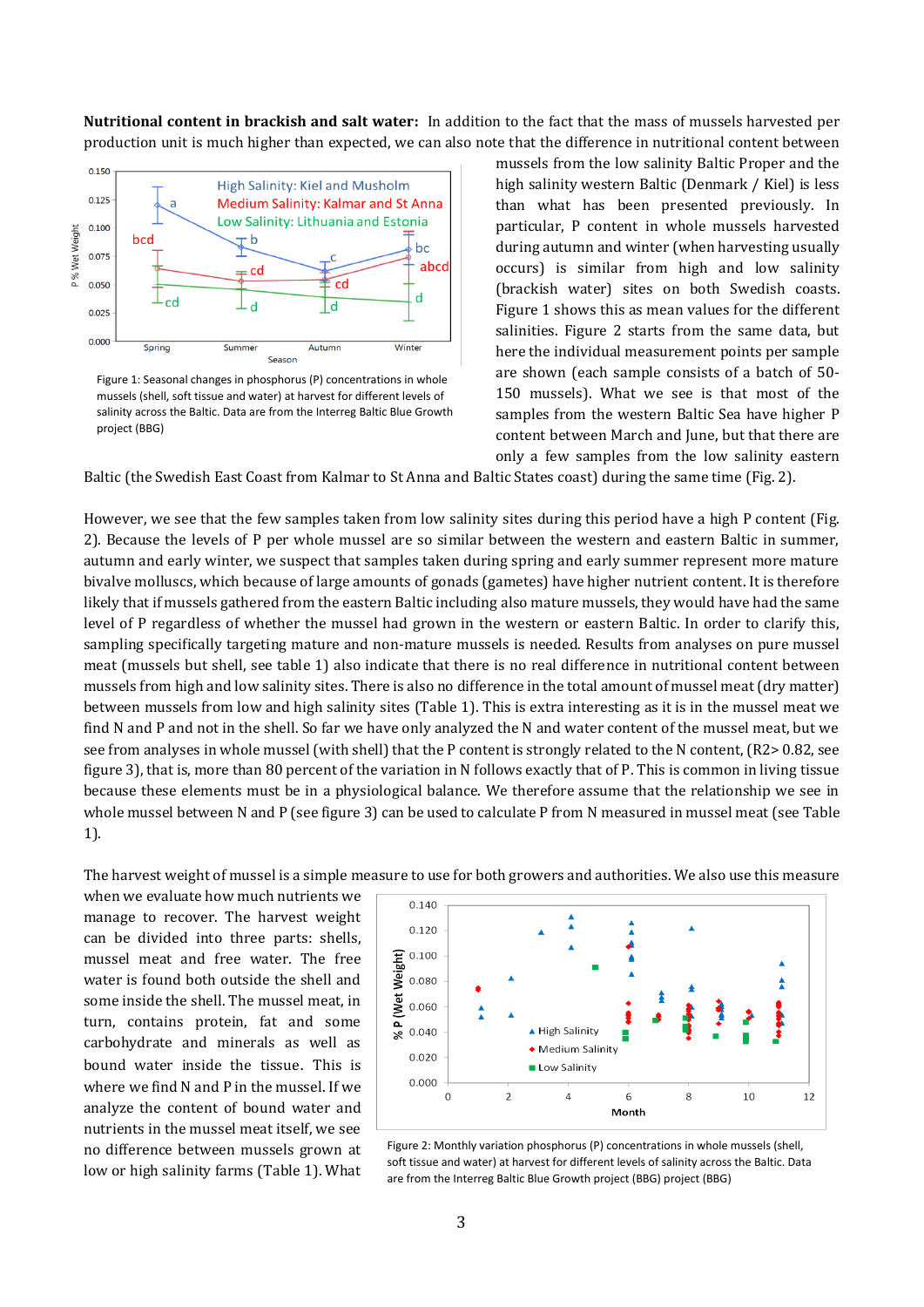we see, on the other hand, is a clear difference in percent soft tissue, that is, how large a proportion of mussel meat constitutes the total harvest weight. This is of interest when one will understand why different mussels can contain

Table 1: In this table, data from analyses of mussel flesh from the western Baltic (high salinity), the Swedish east coast (medium salinity) and the Baltic coast and Åland (low salinity) is presented. Parameter values that are followed by the same letter show no statistically significant difference between regions.

| Area                     | Salinity | Meat Dry<br>Matter % | Percent Soft<br>Tissue | Soft Tissue<br>Fat % | N (% soft<br>tissue dry<br>weight) | P (% soft<br>tissue dry<br>weight) |
|--------------------------|----------|----------------------|------------------------|----------------------|------------------------------------|------------------------------------|
| Western<br><b>Baltic</b> | High     | 15.1a                | 58 a                   | 9.5a                 | 9.5a                               | 1.41a                              |
| Central<br><b>Baltic</b> | Moderate | 14.2a                | 52 b                   | 10.3a                | 10.3a                              | 1.48a                              |
| Eastern<br><b>Baltic</b> | Low      | 13.7a                | 41 c                   | 9.7a                 | 9.7a                               | 1.33a                              |

different amounts of nutrients expressed per harvest weight. Since we do not find any difference in the actual mussel meat between low and high salinity, and we know that shell of larger mussels (which we find in high salinity) are heavier than those for small mussels, we believe that the difference we see is due to the fact that small mussels from Sweden's east coast contain a greater proportion of free water in and around the shell. This is quite logical as many small mussels have a much larger area than few large mussels, where water can be trapped

during harvest. In practice, it has no significance, since we always count on the amount of N and P per kg harvested mussel based on the seasonal average and area of harvest, including shell, water and meat. We therefore believe that the slightly lower nutrient content of mussels from the Eastern Baltic, when we calculate N and P per harvest weight of whole mussel (Fig. 1 and 2), is due to the fact that more free water is trapped in the mussel when harvested. The fat content of the meat is, on the other hand, somewhat higher in mussels from the eastern Baltic, with an intermediate level in mussels from the Swedish East Coast and lowest in mussels from the high salinity western Baltic (Table 1). If this means that mussels from the Baltic Sea contain more, for us, healthy fats than mussels from higher salinity waters remains to be investigated. If so, it could have significance for the use of the mussels in different processes on land after harvest. Some of these possibilities are shown in a short film published by BBG5.

**Production costs:** Overall, these new results show that the production cost, and thus the cost of recycled P and N, approaches the costs seen in salt water harvest, with the potential for further cost reduction by adopting work-

saving technologies, such as video surveillance. Furthermore, costs may be further reduced by collaboration between farmers purchasing larger volumes, or sharing harvesting equipment, transport, processing technology and much more. The Life-IP project also shows something else important, namely that we can reach significant production levels right up to Norrtälje as well as in Swedish inner coastal areas. Thus, both the inner and outer archipelago may be able to gain from the well-known water quality benefits of mussel farming, where the mussels filter out particles, which in turn provides clearer water and greater visibility at depth, thus improving breeding grounds for fish by promoting the growth of macro algae and bottom-living plants (see this effect demonstrated in film from BBG<sup>3</sup>).



Figure 3: Covariation between dry weight (shell and soft tissue) concentrations of nitrogen (N) and phosphorus in mussels harvested at different levels of salinity across the Baltic. Data are from the Interreg Baltic Blue Growth project (BBG)

**Under the farm:** Furthermore, we have seen that sedimenting shells / mussels and faeces benefit bottom fauna living under the farm. This effect has previously been investigated in detail at the Åland mussel farm<sup>6</sup>. The same

**.** 

<sup>5</sup> <https://www.youtube.com/watch?v=oDSEfeetDQY>

<sup>6</sup> Kraufvelin & Diaz. 2015. Sediment Macrofauna communities at a small mussel farm in northern Baltic proper. Boreal Envir. Res. 20: 378-390.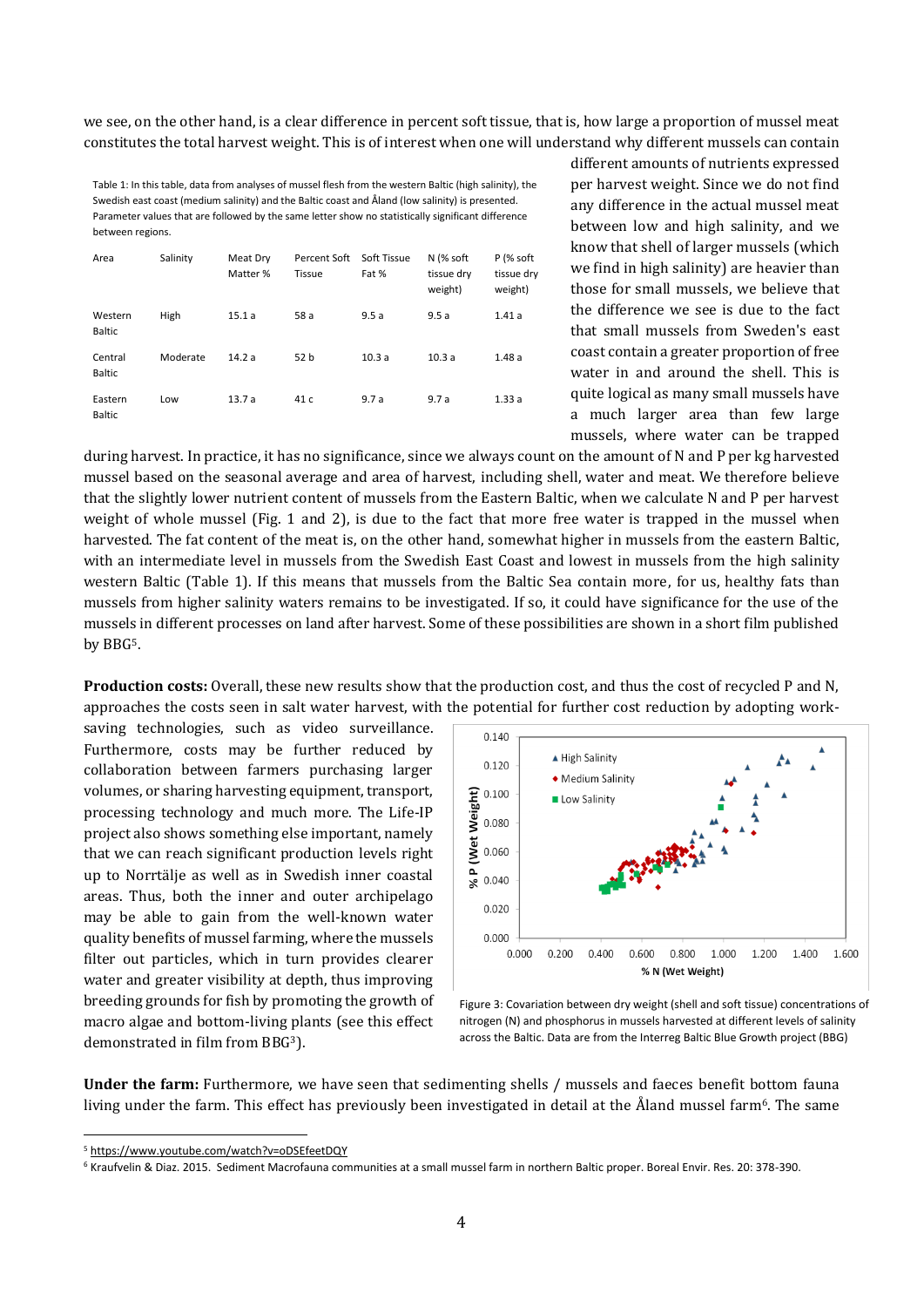effect seems to occur in the BBG project farms in St. Anna<sup>7</sup> and in Kiel Bay8, i.e.. increased biodiversity as a result of farming, at least at the intensity investigated. In other words, new evidence from the BBG project deomonstrates the exact opposite of what has been feared about the effects of mussel farms on benthic fauna. We fully agree with previous reports that there are gaps in knowledge about how the environment may be affected by large-scale cultivation in, for example, larger fjords and / or offshore (which is a possible strategy together with ofshore wind



Harvest of small mussel at S:T Anna. Note the simple equipment, being a significant factor in reducing production cost. Design and construction, Mats Emilsson, VCO. Photo Lena Tasse, Region Östergötland

**.** 

power parks). Today's knowledge, however, indicates that growing mussels in smaller farms in much of the Swedish archipelago is an effective way of removing nutrients, and these new results indicate that there may be ten if not hundreds more suitable cultivation areas than was previously thought, so perhaps this is where we should invest in the near future?

Within the NutriTrade project, data on planned mussel production and production costs have been collected from projects in the Baltic Proper and in Denmark. Analysis of these data shows that if farm equipment is used throughout its lifetime, the cultivation cost amounts to just under SEK 5 per kg of whole mussels harvested. In this calculation, no future cost efficiency

improvements have been taken into account, nor have possible scale effects on production cost been considered. This means that the cost of using farmed mussels in suitable locations to remove P from the Baltic Proper, even with the current evidence base, to be lower than the cost of some measures, which today receive support via the rural development program for this purpose, such as protection zones and wetlands. As the target for reduced P-levels in the Baltic Proper is not reached at present, further measures are necessary. In this context, mussel farming can be cost-effective even in brackish water. Although mussels grow better on the west coast, it is in the Baltic Proper that cultivation must be carried out to benefit the Baltic Proper.

<sup>7</sup> Fact sheet, " Environmental impacts of mussel farming" by BBG, <https://www.submariner-network.eu/projects/balticbluegrowth/deliverables> <sup>8</sup> Philipp Süßle, Particulate Organic Matter Sedimentation and Ecological Consequences at a Blue Mussel Farm in the Kieler Förde, Bachelor Thesis, Fach Hochschule Lübeck, Univ. Applied Sciences and Coastal Research & Management.